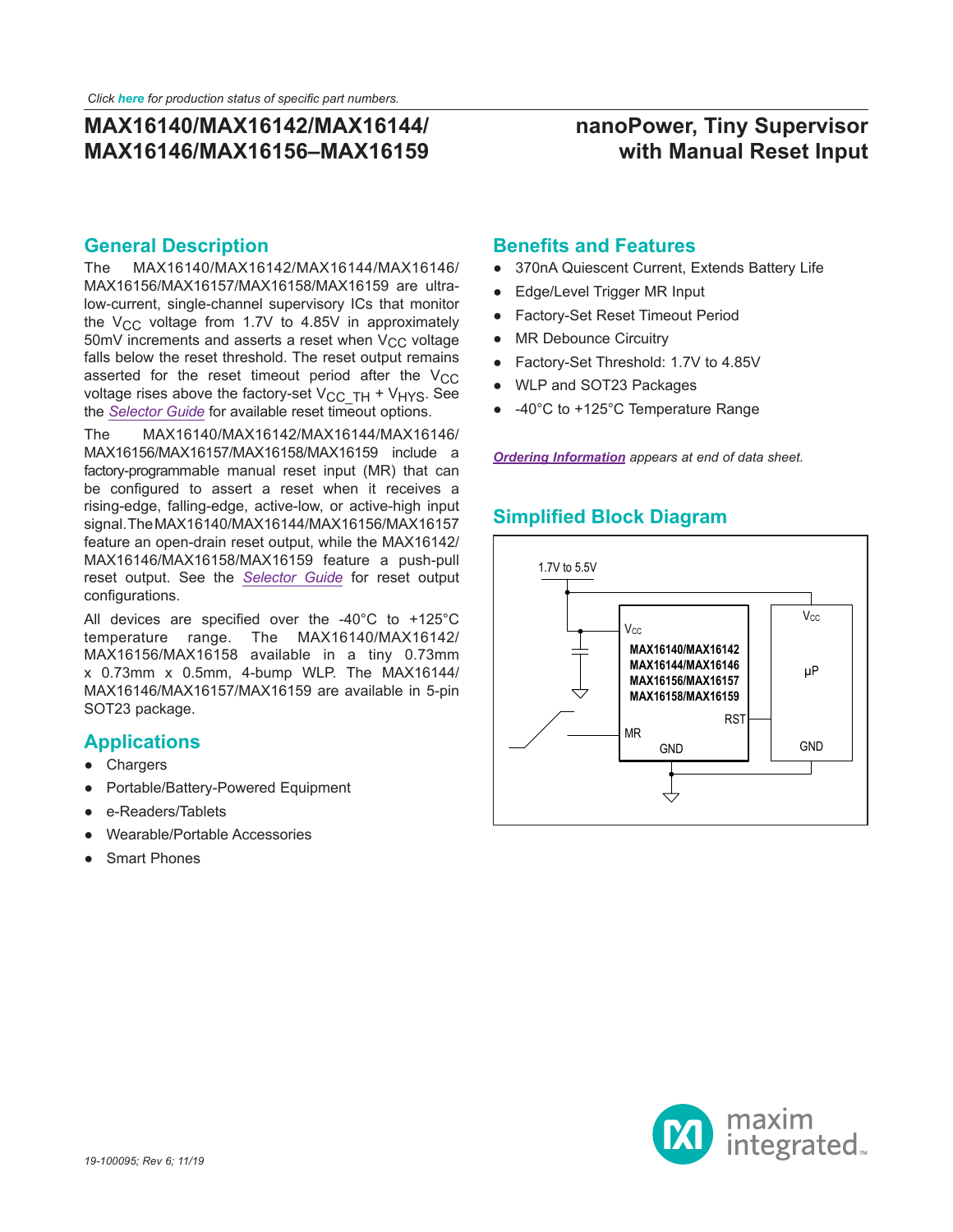# nanoPower, Tiny Supervisor with Manual Reset Input

## **Absolute Maximum Ratings**

| Continuous Sink/Source Current (All Pins)  - 20mA to +20mA |  |
|------------------------------------------------------------|--|
| Continious Power Dissipation (Multilayer Board)            |  |

WLP (T<sub>A</sub> = +70°C, derate 9.58mW/C above +70°C ....766.4mW Continious Power Dissipation (Multilayer Board) SOT23-5

 $(T_A = +70^{\circ}C,$  derate 3.90mW/C above  $+70^{\circ}C$  ...........312.60mW

| Operating Temperature Range -40°C to +125°C |  |
|---------------------------------------------|--|
|                                             |  |
|                                             |  |
| Storage Temperature Range -65°C to +150°C   |  |

*Stresses beyond those listed under "Absolute Maximum Ratings" may cause permanent damage to the device. These are stress ratings only, and functional operation of the device at these*  or any other conditions beyond those indicated in the operational sections of the specifications is not implied. Exposure to absolute maximum rating conditions for extended periods may affect<br>device reliability.

## **Package Information**

#### **WLP**

| <b>PACKAGE CODE</b>                     | N40C0+1                      |  |  |  |
|-----------------------------------------|------------------------------|--|--|--|
| <b>Outline Number</b>                   | 21-100103                    |  |  |  |
| Land Pattern Number                     | <b>Application Note 1891</b> |  |  |  |
| THERMAL RESISTANCE, FOUR-LAYER BOARD:   |                              |  |  |  |
| Junction to Ambient $(\theta_{JA})$     | 104.41°C/W                   |  |  |  |
| Junction to Case $(\theta_{\text{JC}})$ | N/A                          |  |  |  |

#### **SOT23**

| <b>PACKAGE CODE</b>                     | $U5+2$           |  |  |  |
|-----------------------------------------|------------------|--|--|--|
| <b>Outline Number</b>                   | 21-0057          |  |  |  |
| Land Pattern Number                     | 90-0174          |  |  |  |
| THERMAL RESISTANCE, MULTI-LAYER BOARD:  |                  |  |  |  |
| Junction to Ambient $(\theta_{JA})$     | 255.90°C/W       |  |  |  |
| Junction to Case $(\theta_{\text{JC}})$ | $81^{\circ}$ C/W |  |  |  |

For the latest package outline information and land patterns (footprints), go to **[www.maximintegrated.com/packages](http://www.maximintegrated.com/packages)**. Note that a "+", "#", or "-" in the package code indicates RoHS status only. Package drawings may show a different suffix character, but the drawing pertains to the package regardless of RoHS status.

Package thermal resistances were obtained using the method described in JEDEC specification JESD51-7, using a four-layer board. For detailed information on package thermal considerations, refer to **[www.maximintegrated.com/thermal-tutorial](http://www.pdfserv.maximintegrated.com/package_dwgs/21-0136.PDF)**.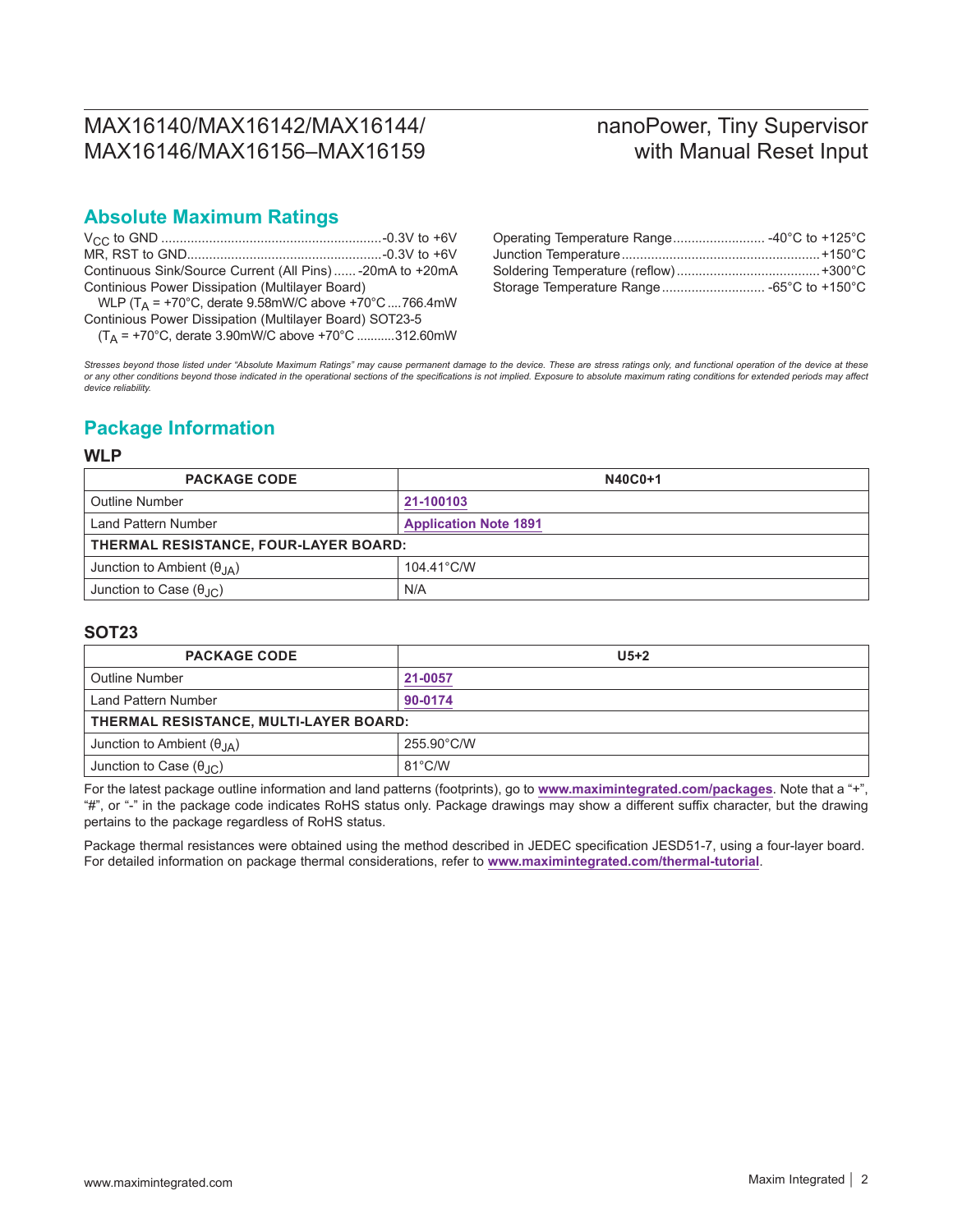# nanoPower, Tiny Supervisor with Manual Reset Input

## **Electrical Characteristics**

(V<sub>CC</sub> = 1.7V to 5.5V, T<sub>A</sub> = T<sub>J</sub>=-40°C to 125°C, unless otherwise noted. Typical Values are at T<sub>A</sub> = +25°C.)

| <b>PARAMETER</b>                                    | <b>SYMBOL</b>       |                                                                         | <b>CONDITIONS</b>     | MIN                 | <b>TYP</b> | <b>MAX</b>       | <b>UNITS</b>  |
|-----------------------------------------------------|---------------------|-------------------------------------------------------------------------|-----------------------|---------------------|------------|------------------|---------------|
| <b>INPUT VOLTAGE</b>                                |                     |                                                                         |                       |                     |            |                  |               |
|                                                     |                     | Operating range                                                         |                       | 1.7                 |            | 5.5              |               |
| Input Voltage Range                                 | $V_{CC}$            | Reset output is guaranteed to be at known<br>state                      |                       | 1.5                 |            |                  | $\vee$        |
| <b>Supply Current</b>                               | $I_{\rm CC}$        | $T_A$ = -40°C to +85°C, reset not asserted,<br>$V_{CC} = V_{TH} + 10\%$ |                       |                     | 370        | 1200             | nA            |
| V <sub>CC</sub> Threshold Accuracy                  | V <sub>TH</sub>     | V <sub>CC</sub> falling                                                 |                       | $-1.5$              |            | $+1.5$           | $\frac{0}{0}$ |
| V <sub>CC</sub> Threshold Resolution                |                     | Threshold range = 1.7V to 4.85V                                         |                       |                     | 50         |                  | mV            |
| V <sub>CC</sub> Threshold Hysteresis                | V <sub>TH</sub> HYS | $V_{CC}$ = rising, 1.7V $\leq$ $V_{CC}$ $\leq$ 4.85V                    |                       |                     | 36         |                  | mV            |
| V <sub>CC</sub> to Reset Output Delay               | t <sub>D</sub>      | Measured with 2.5% threshold overdrive                                  |                       |                     | 50         |                  | μs            |
| <b>Reset Timeout Period</b><br>Accuracy             | $t_{RP}$            | Measured from point where V <sub>CC</sub> is above<br>$VTH$ (Note 1)    |                       | $-25$               |            | $+25$            | $\frac{0}{0}$ |
| <b>RESET OUTPUT VOLTAGE</b>                         |                     |                                                                         |                       |                     |            |                  |               |
|                                                     | $V_{OL}$            | $V_{CC}$ = 4.25V, $I_{SINK}$ = 10mA                                     |                       |                     |            | 0.4              |               |
| Reset Output Voltage Low<br>(Note 2)                |                     | $V_{CC}$ = 2.5V, $I_{SINK}$ = 3.2mA                                     |                       |                     |            | 0.4              | V             |
|                                                     |                     | $V_{CC}$ = 1.7V, $I_{SINK}$ = 1mA                                       |                       |                     |            | 0.4              |               |
| Reset Output Voltage High                           | V <sub>OH</sub>     | $V_{CC}$ = 4.50V, $I_{SOURCE}$ = 800µA                                  |                       | $0.8 \times V_{CC}$ |            |                  | $\vee$        |
|                                                     |                     | $V_{CC}$ = 2.50V, $I_{SOURCE}$ = 500µA                                  |                       | $0.8 \times V_{CC}$ |            |                  |               |
| <b>MANUAL RESET INPUT</b>                           |                     |                                                                         |                       |                     |            |                  |               |
| <b>Reset Output Leakage</b><br>Current (Open Drain) |                     | $T_A = -40^{\circ}C$ to $+125^{\circ}C$                                 |                       |                     |            | $\mathbf{1}$     | μA            |
| <b>Manual Reset Debounce</b>                        | MR <sub>DB</sub>    | MR input configured                                                     | $t_{RP} = 0.01s - 2s$ |                     | 20         |                  |               |
| Period                                              |                     | as level trigger                                                        | $t_{RP} = 310 \mu s$  |                     | 0.6        |                  | ms            |
| MR to Reset Delay                                   |                     | MR configured as edge triggered input                                   |                       |                     | 1.1        |                  | μs            |
| MR Input Voltage Low                                | $V_{IL}$            |                                                                         |                       |                     |            | 0.3x<br>$V_{CC}$ | $\vee$        |
| MR Input Voltage High                               | V <sub>IH</sub>     |                                                                         |                       | 0.7x<br>$V_{CC}$    |            |                  | $\vee$        |
| MR Internal Pullup Resistor                         |                     | MR configured as active-low input                                       |                       |                     | 50         |                  |               |
| <b>MR Internal Pulldown</b><br>Resistor             |                     | MR configured as active-high input                                      |                       |                     | 50         |                  | $k\Omega$     |

Note 1. The reset timeout period is affected by the V<sub>CC</sub> rise time during power-up. For a V<sub>CC</sub> rise time of 10µs or faster, the additional  $t_{RP}$  is about 8.5ms(typ).

**Note 2.** The Reset Output Voltage Low spec applies to open-drain and push-pull versions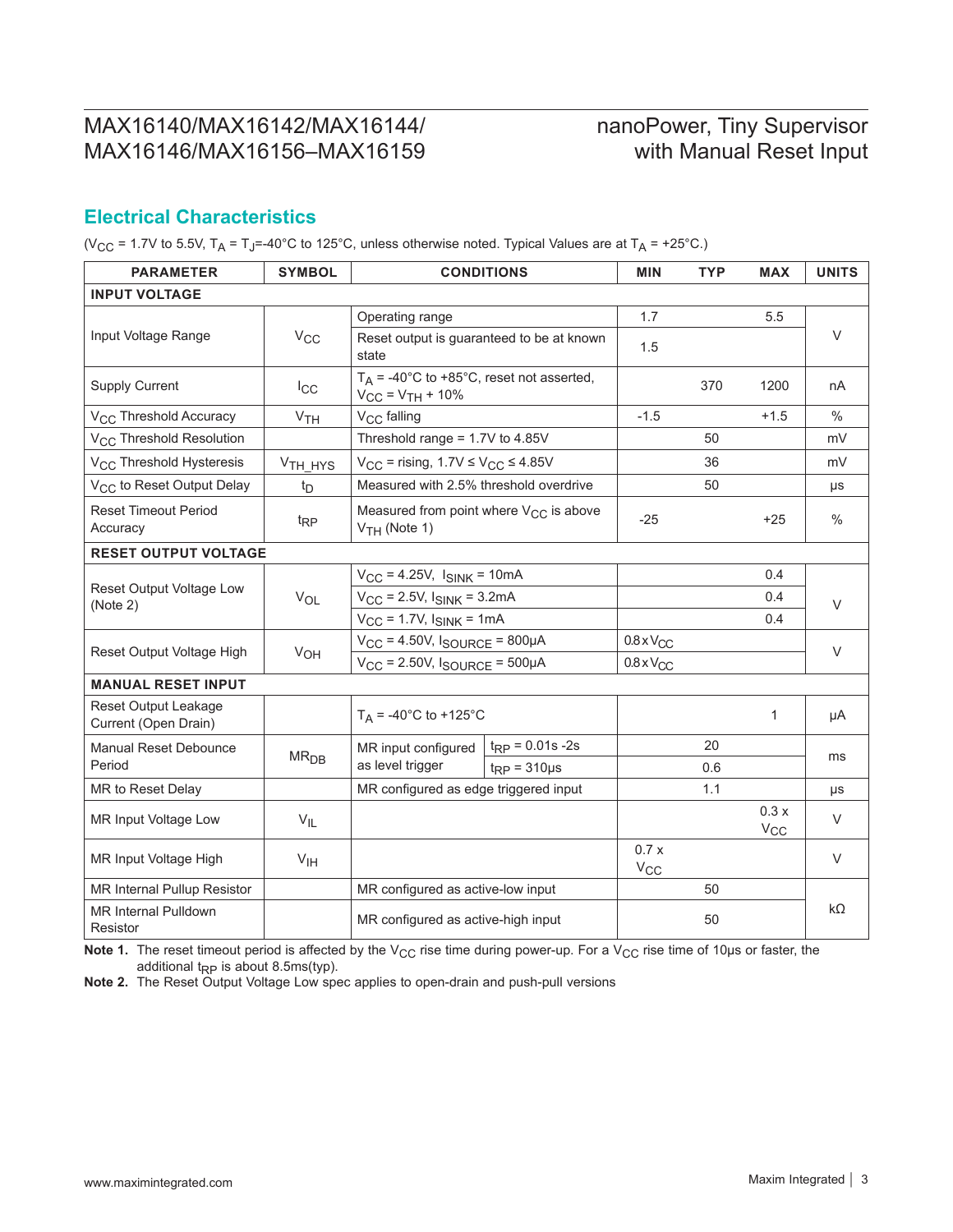# nanoPower, Tiny Supervisor with Manual Reset Input

## **Typical Operating Characteristics**

( $V_{CC}$  = 5V,  $T_A$  = 25°C, unless otherwise noted)





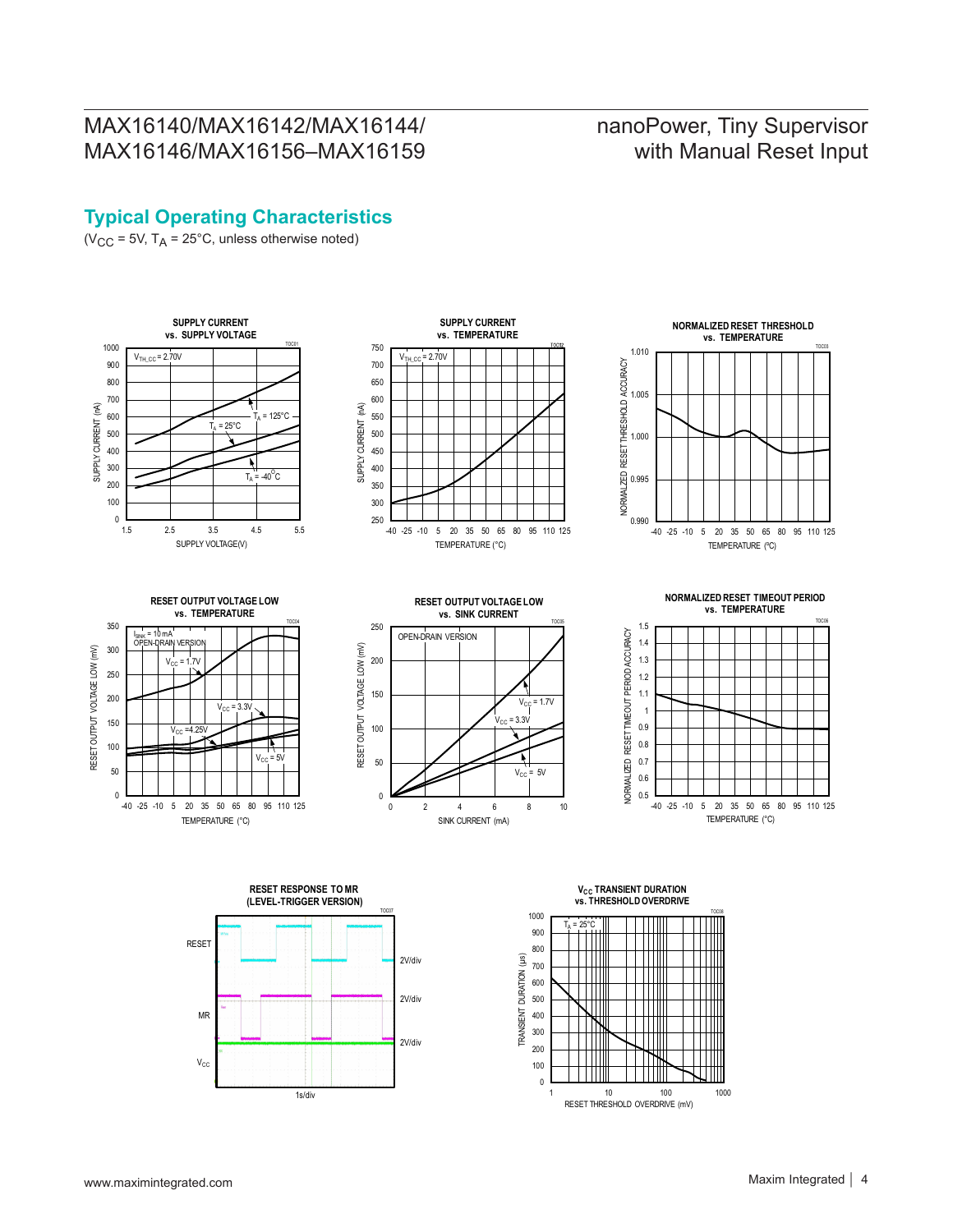# nanoPower, Tiny Supervisor with Manual Reset Input

## **Bump/Pin Configuration**



## **Bump/Pin Descriptions**

| <b>PIN</b>     |                | <b>NAME</b> | <b>FUNCTION</b>                                                                                                                                                                                                                                                                                     |  |  |
|----------------|----------------|-------------|-----------------------------------------------------------------------------------------------------------------------------------------------------------------------------------------------------------------------------------------------------------------------------------------------------|--|--|
| <b>SOT23</b>   | <b>WLP</b>     |             |                                                                                                                                                                                                                                                                                                     |  |  |
|                | A <sub>1</sub> | <b>RST</b>  | Reset Output. Reset asserts when $V_{CC}$ drops below factory set threshold or when MR receives<br>either an edge-triggered or level-triggered signal. For the open-drain version, the MAX16140,<br>connect a pullup resistor for active-low option and a pulldown resistor for active-high option. |  |  |
| 5              | A2             | $V_{CC}$    | Positive Supply Input Voltage. Connect $V_{CC}$ to the positive side of the input voltage. Bypass $V_{CC}$<br>with a 0.1µF ceramic capacitor to GND.                                                                                                                                                |  |  |
| 3              | <b>B1</b>      | <b>MR</b>   | Manual Reset Input. See Manual Reset Input for more details.                                                                                                                                                                                                                                        |  |  |
| $\overline{4}$ | <b>B2</b>      | <b>GND</b>  | Ground                                                                                                                                                                                                                                                                                              |  |  |
| $\mathcal{P}$  |                | N.C.        | No Connect. Not internally connected.                                                                                                                                                                                                                                                               |  |  |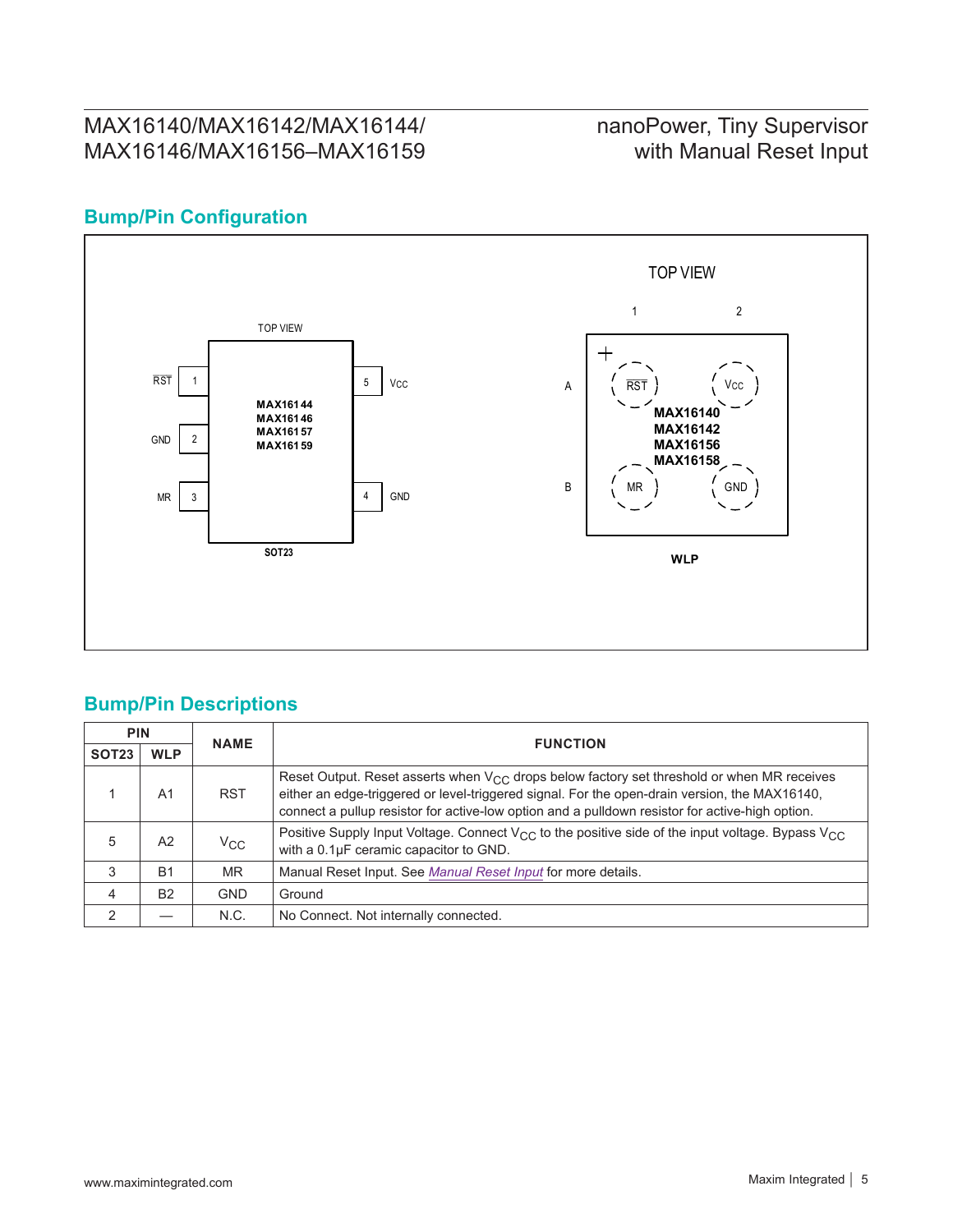## nanoPower, Tiny Supervisor with Manual Reset Input

## **Functional Diagrams**



### **Detailed Description**

The MAX16140/MAX16142/MAX16144/MAX16146/ MAX16156/MAX16157/MAX16158/MAX16159 are 370nA supervisor ICs that monitors the  $V_{CC}$  voltage from 1.7V to 4.85V in approximately 50mV increments. The manual reset input is factory-programmable to assert the reset output using an edge-trigger or level-trigger input. During normal operation when the  $V_{CC}$  voltage falls below the factory-set threshold, the reset output asserts and remains asserted for the reset timeout period after the  $V_{CC}$ voltage rises above the threshold voltage. The MAX16140/ MAX16144/MAX16156/MAX16157 feature an opendrain reset output, while the MAX16142/MAX16146/ MAX16158/MAX16159 feature a push-pull reset output. See [Table 1](#page-8-0) for more detail.

#### <span id="page-5-0"></span>**Manual Reset Input**

Many μP-based products require manual reset capability, allowing the operator, a test technician, or external logic circuit to initiate a reset. The MAX16140/MAX16142/ MAX16144/MAX16146/MAX16156/MAX16157/ MAX16158/MAX16159 feature four factory-programmable manual reset input configurations. See [Table 2](#page-8-1) for available options.

For the edge-triggered manual reset input configuration, the MAX16140/MAX16142/MAX16144/MAX16146/ MAX16156/MAX16157/MAX16158/MAX16159 assert the reset output on either the falling or rising of the MR input (see the [Selector Guide](#page-9-0) table for MR configurations. Any subsequent transition on MR is ignored until after the expiration of the reset timeout period. See [Figure 1](#page-6-0) and [Figure 2](#page-6-1) for more detail.

For the level-trigger manual reset input configuration, the MAX16140/MAX16142/MAX16144/MAX16146/ MAX16156/MAX16157/MAX16158/MAX16159 assert the reset output after MR stays in active state longer than the debounce period ( $t_{DB}$ ). The reset output deassert after the reset timeout period when MR becomes inactive. See [Figure 3](#page-6-2) and [Figure 4](#page-7-0) for more detail.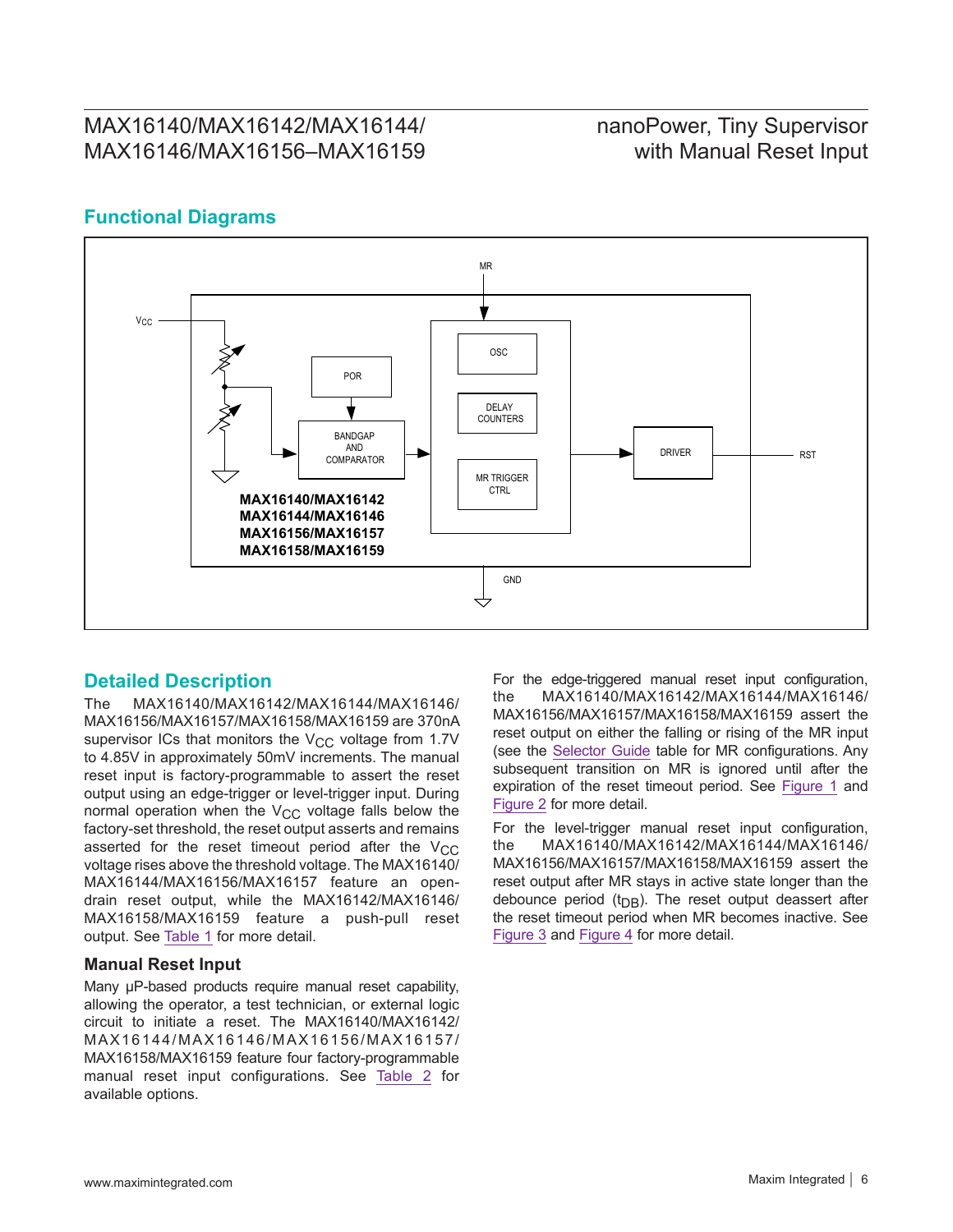# nanoPower, Tiny Supervisor with Manual Reset Input

## **Manual Reset Input Configurations**

<span id="page-6-0"></span>

*Figure 1. Falling-Edge Trigger Manual Reset Input*

<span id="page-6-1"></span>

*Figure 2. Rising-Edge Trigger Manual Reset Input*

<span id="page-6-2"></span>

*Figure 3. Active-High Trigger Manual Reset Input*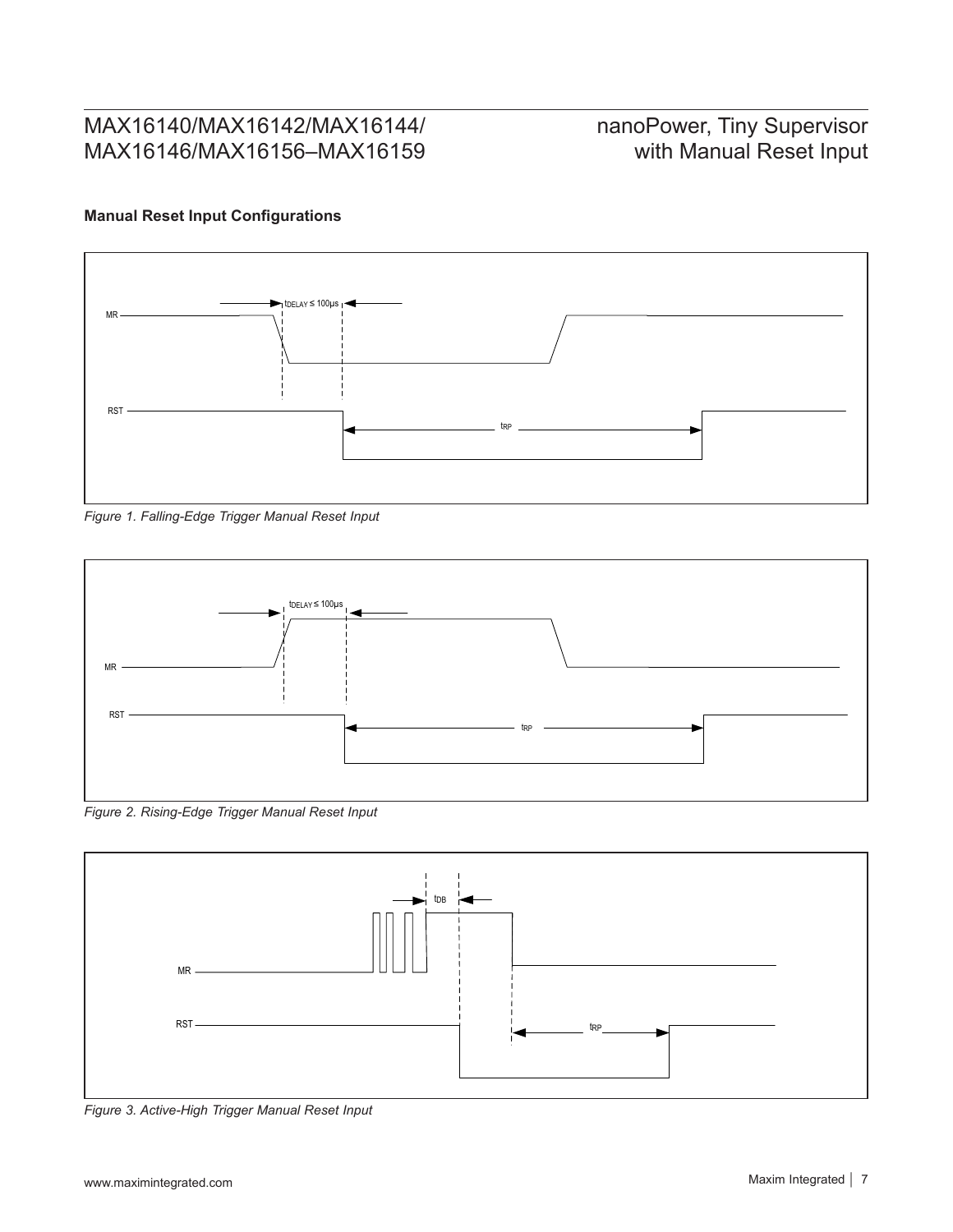# nanoPower, Tiny Supervisor with Manual Reset Input

<span id="page-7-0"></span>

*Figure 4. Active-Low Trigger Manual Reset Input*

<span id="page-7-1"></span>

*Figure 5. Reset Response to VCC Rising-Edge Above Threshold Voltage + Hysteresis*

# **V<sub>CC</sub>** Threshold Input<br>The MAX16140/MAX1

The MAX16140/MAX16142/MAX16144/MAX16146/ M A X 1 6 1 5 6 / M A X 1 6 1 5 7 / M A X 1 6 1 5 8 / M A X 1 6 1 5 9 monitor  $V_{CC}$  from 1.7V to 4.85V in approximately 50mV increments. The reset output asserts when  $V_{CC}$  falls below V<sub>TH</sub>. See [Table 3](#page-8-2) for threshold options.

The reset output stays asserted for the reset timeout period when  $V_{CC}$  rises above  $V_{TH}$  +  $V_{H}$ <sub>NST</sub>. See the timing diagram in [Figure 5.](#page-7-1)

#### **Reset Output**

The MAX16140/MAX16142/MAX16144/MAX16146/ MAX16156/MAX16157/MAX16158/MAX16159 µP supervisor circuits assert a reset to prevent code execution error during power-up, power-down, and brownout conditions. For active-low reset output configuration, the reset output is guaranteed to be valid for  $V_{CC}$  down to 1.1V. For active-high reset output configuration, the reset output is guaranteed to be valid for  $V_{CC}$  down 1.5V.

The MAX16140/MAX16142/MAX16144/MAX16146/ MAX16156/MAX16157/MAX16158/MAX16159 offer eight factory-programmable reset timeout period option from 0 to 2s. See [Table 4](#page-8-3) for available options.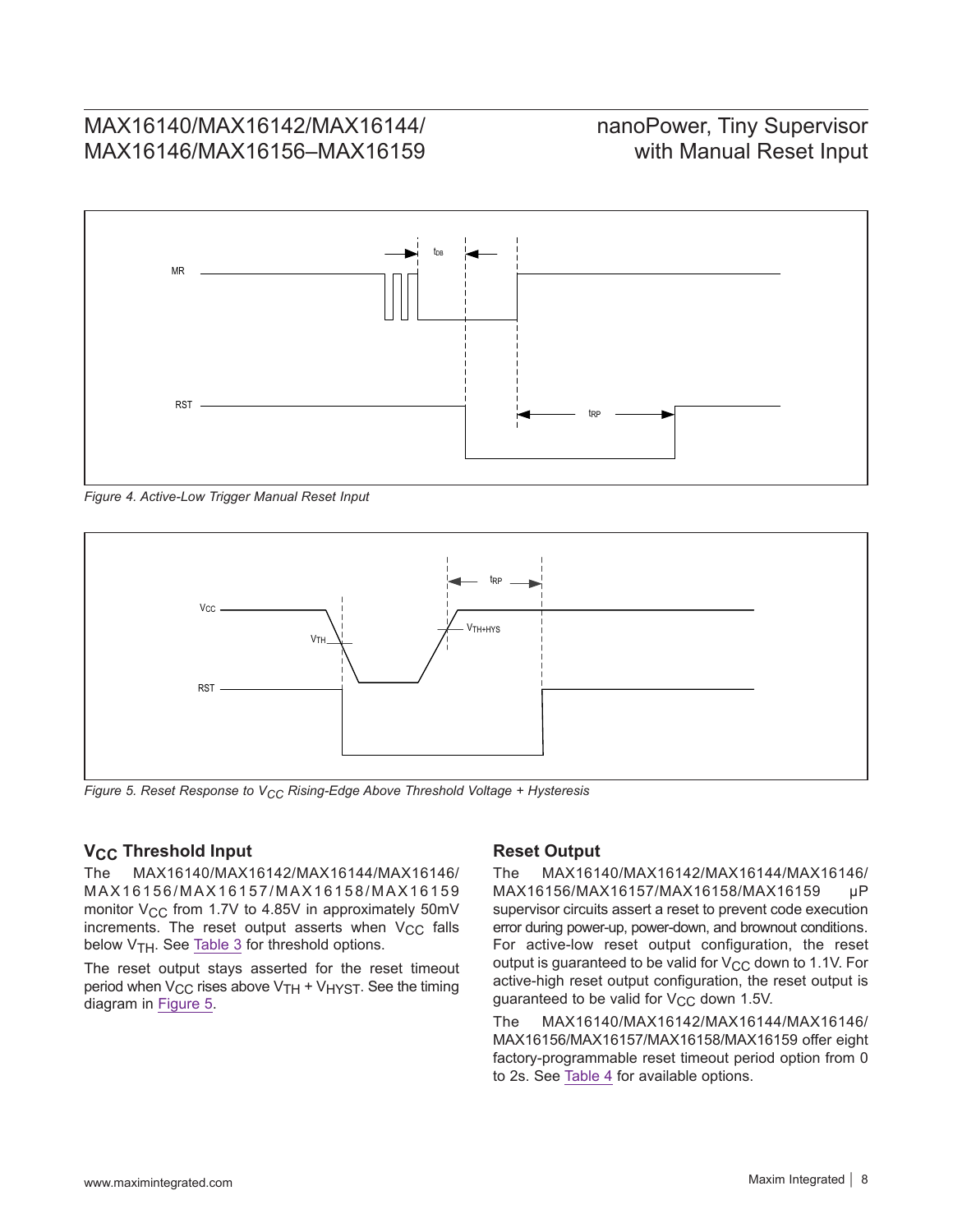# nanoPower, Tiny Supervisor with Manual Reset Input

### **Applications Information**

#### **Power Supply Bypassing and Grounding**

The MAX16140/MAX16142/MAX16144/MAX16146/ MAX16156/MAX16157/MAX16158/MAX16159 operate from a 1.70V to 5.5V supply. An undervoltage lockout ensures that the outputs are in the correct states when the UVLO is exceeded. Bypass  $V_{CC}$  to ground with a 0.1µF capacitor as close to the device as possible. The additional capacitor improves transient immunity. For fast rising  $V_{CC}$  transients, additional capacitance may be required.

#### **Configuration Tables**

### <span id="page-8-0"></span>**Table 1. Factory-Set Reset Output Configuration Options**

| <b>SUFFIX</b> | <b>RESET OUTPUT CONFIG.</b> |
|---------------|-----------------------------|
| м             | Active-Low                  |
|               | Active-High                 |

*Minimum order quantity of 10k required. Contact factory for available options.*

## <span id="page-8-1"></span>**Table 2. Factory-Set Manual Trigger Input Options**

| <b>SUFFIX</b> | <b>MR TRIGGER INPUT</b> |
|---------------|-------------------------|
|               | <b>Falling Edge</b>     |
|               | <b>Rising Edge</b>      |
|               | Active-Low              |
|               | Active-High             |

*Minimum order quantity of 10k required. Contact factory for available options.*

| <b>SUFFIX</b> | $V_{TH\_CC}$ (V) | <b>SUFFIX</b> | $V_{TH\_CC} (V)$ |
|---------------|------------------|---------------|------------------|
| 170           | 1.70             | 330           | 3.30             |
| 175           | 1.75             | 335           | 3.35             |
| 180           | 1.80             | 340           | 3.40             |
| 185           | 1.85             | 345           | 3.45             |
| 190           | 1.90             | 350           | 3.50             |
| 195           | 1.95             | 355           | 3.55             |
| 200           | 2.00             | 360           | 3.60             |
| 205           | 2.05             | 365           | 3.65             |
| 210           | 2.10             | 370           | 3.70             |
| 215           | 2.15             | 375           | 3.75             |
| 220           | 2.20             | 380           | 3.80             |
| 225           | 2.25             | 385           | 3.85             |
| 230           | 2.30             | 390           | 3.90             |
| 235           | 2.35             | 395           | 3.95             |
| 240           | 2.40             | 400           | 4.00             |
| 245           | 2.45             | 405           | 4.05             |
| 250           | 2.50             | 410           | 4.10             |
| 255           | 2.55             | 415           | 4.15             |
| 260           | 2.60             | 420           | 4.20             |
| 265           | 2.65             | 425           | 4.25             |
| 270           | 2.70             | 430           | 4.30             |
| 275           | 2.75             | 435           | 4.35             |
| 280           | 2.80             | 440           | 4.40             |
| 285           | 2.85             | 445           | 4.45             |
| 290           | 2.90             | 450           | 4.50             |
| 295           | 2.95             | 455           | 4.55             |
| 300           | 3.00             | 460           | 4.60             |
| 305           | 3.05             | 465           | 4.65             |
| 310           | 3.10             | 470           | 4.70             |
| 315           | 3.15             | 475           | 4.75             |
| 320           | 3.20             | 480           | 4.80             |
| 325           | 3.25             | 485           | 4.85             |

#### <span id="page-8-2"></span>**Table 3. V<sub>CC</sub> Threshold Options**

### <span id="page-8-3"></span>**Table 4. Reset Timeout Period Options**

|               | <b>RESET TIMEOUT PERIOD</b> |                                          |            |              |
|---------------|-----------------------------|------------------------------------------|------------|--------------|
| <b>SUFFIX</b> | $T_A$ = +25°C               | $T_A = -40^{\circ}C$ TO +125 $^{\circ}C$ |            | <b>UNITS</b> |
|               | <b>TYP</b>                  | <b>MIN</b>                               | <b>MAX</b> |              |
| A             | 0.31                        | 0.24                                     | 0.24       | μs           |
| B             | 10                          | 7.5                                      | 12.5       | ms           |
| C             | 50                          | 35.5                                     | 62.5       | ms           |
| D             | 100                         | 75                                       | 125        | ms           |
| F             | 250                         | 187.5                                    | 312.5      | ms           |
| F             | 500                         | 475                                      | 625        | ms           |
| G             | 1000                        | 750                                      | 1250       | ms           |
| н             | 2000                        | 1500                                     | 2500       | ms           |

*Minimum order quantity of 10k required. Contact factory for available options.*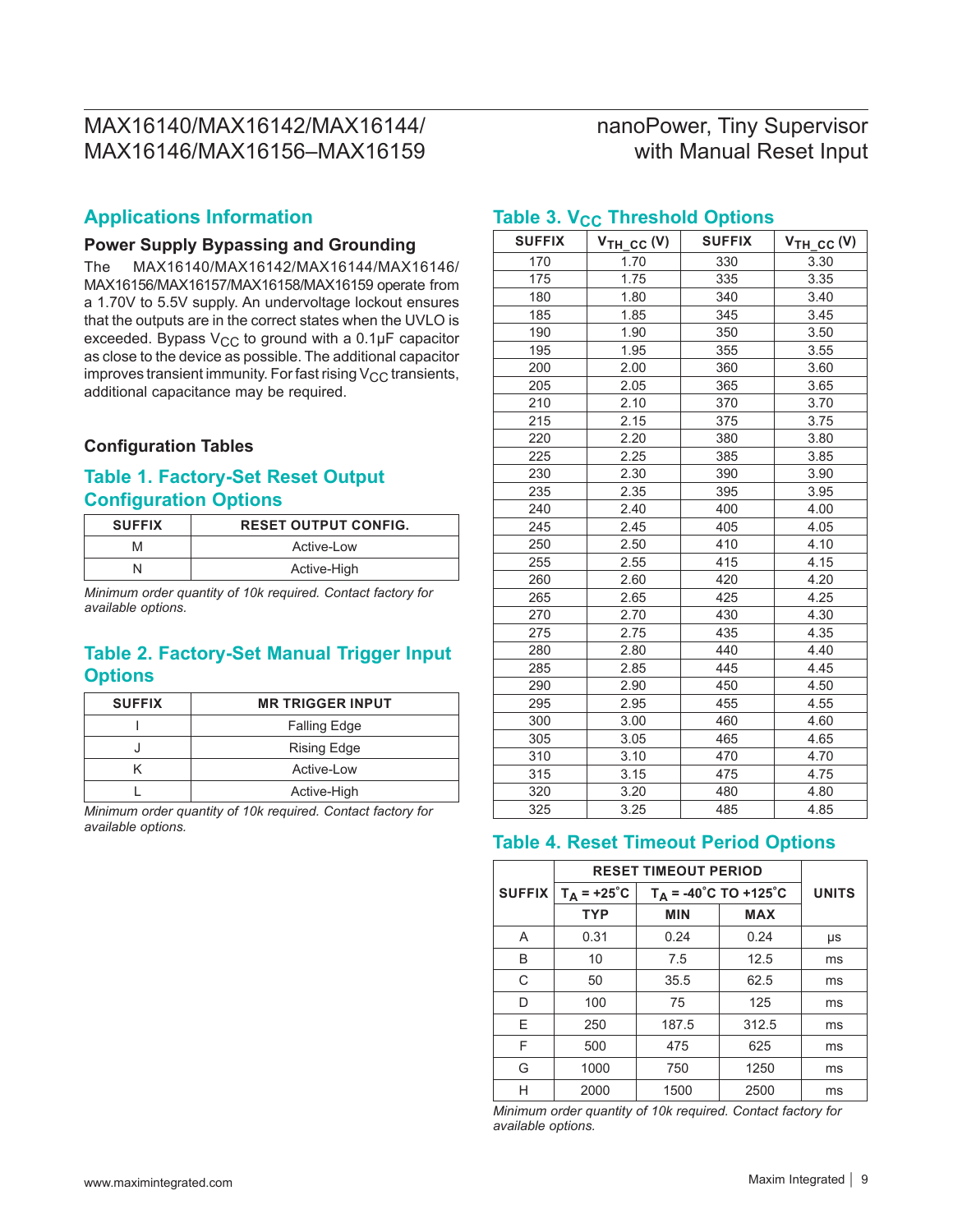## nanoPower, Tiny Supervisor with Manual Reset Input

## <span id="page-9-0"></span>**Selector Guide**

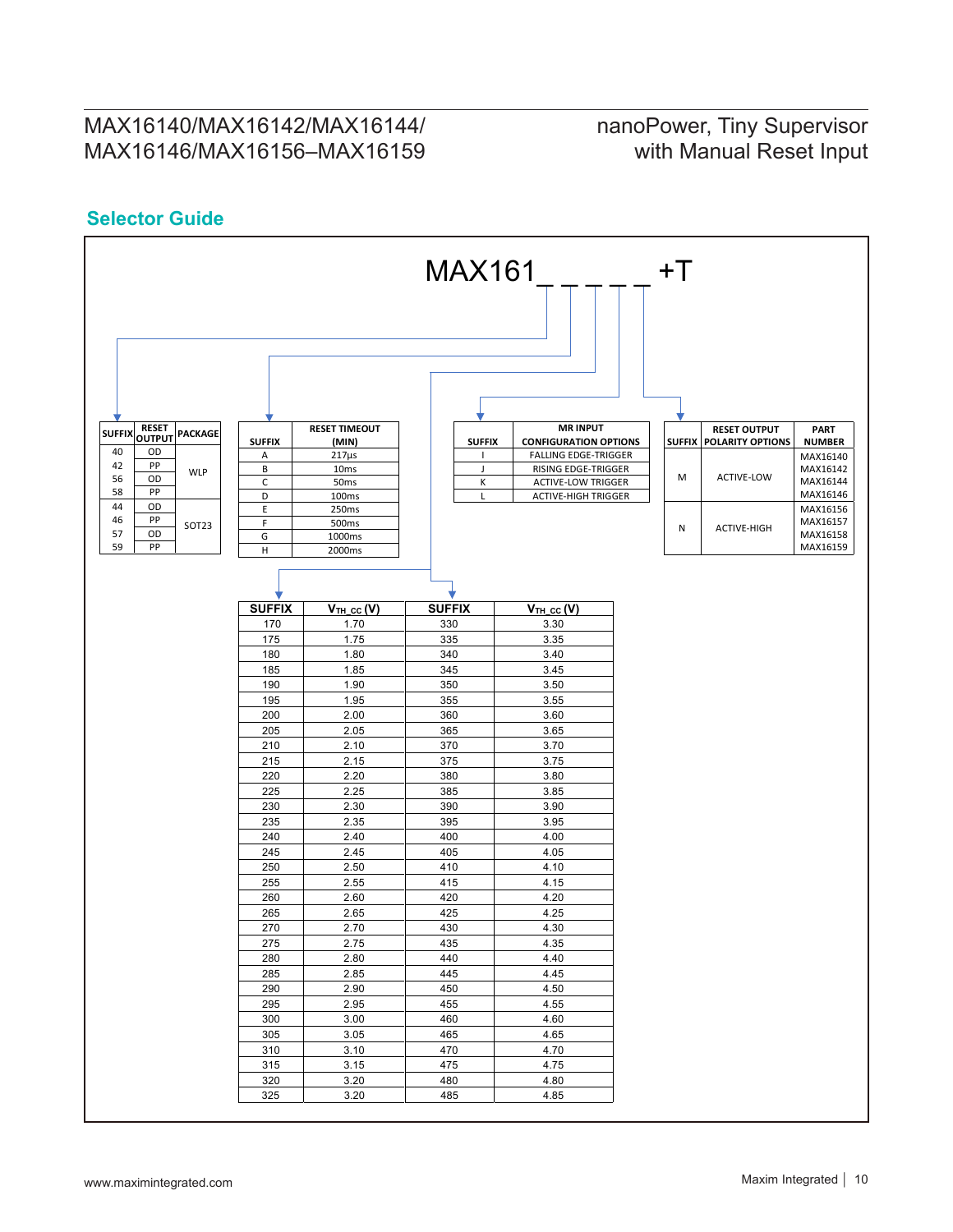# nanoPower, Tiny Supervisor with Manual Reset Input

## <span id="page-10-0"></span>**Typical Application Circuit**



## **Ordering Information**

| <b>PART NUMBER</b> | <b>TEMP RANGE</b>                     | <b>PIN-PACKAGE</b> |
|--------------------|---------------------------------------|--------------------|
| MAX16140B220KM+T   | -40 $^{\circ}$ C to +125 $^{\circ}$ C | 4-BUMP WLP         |
| MAX16140D220JM+T   | -40 $^{\circ}$ C to +125 $^{\circ}$ C | 4-BUMP WLP         |
| MAX16140D220LM+T   | -40 $^{\circ}$ C to +125 $^{\circ}$ C | 4-BUMP WLP         |
| MAX16142B180KM+T   | -40 $^{\circ}$ C to +125 $^{\circ}$ C | 4-BUMP WLP         |
| MAX16144<br>$+T^*$ | -40 $^{\circ}$ C to +125 $^{\circ}$ C | 5-PIN SOT23        |
| MAX16146<br>$+T^*$ | -40 $^{\circ}$ C to +125 $^{\circ}$ C | 5-PIN SOT23        |
| MAX16156<br>$+T^*$ | -40 $^{\circ}$ C to +125 $^{\circ}$ C | 4-BUMP WLP         |
| MAX16157<br>+T*    | -40 $^{\circ}$ C to +125 $^{\circ}$ C | 5-PIN SOT23        |
| MAX16158F400KN+T   | -40 $^{\circ}$ C to +125 $^{\circ}$ C | 4-BUMP WLP         |
| MAX16159<br>$+T^*$ | -40 $^{\circ}$ C to +125 $^{\circ}$ C | 5-PIN SOT23        |

*Minimum Order Quantity: 5k*

*+ Denotes a lead(Pb)-free/RoHS-compliant package.*

*T = Tape and reel.*

*\*Future product—contact factory for availability.*